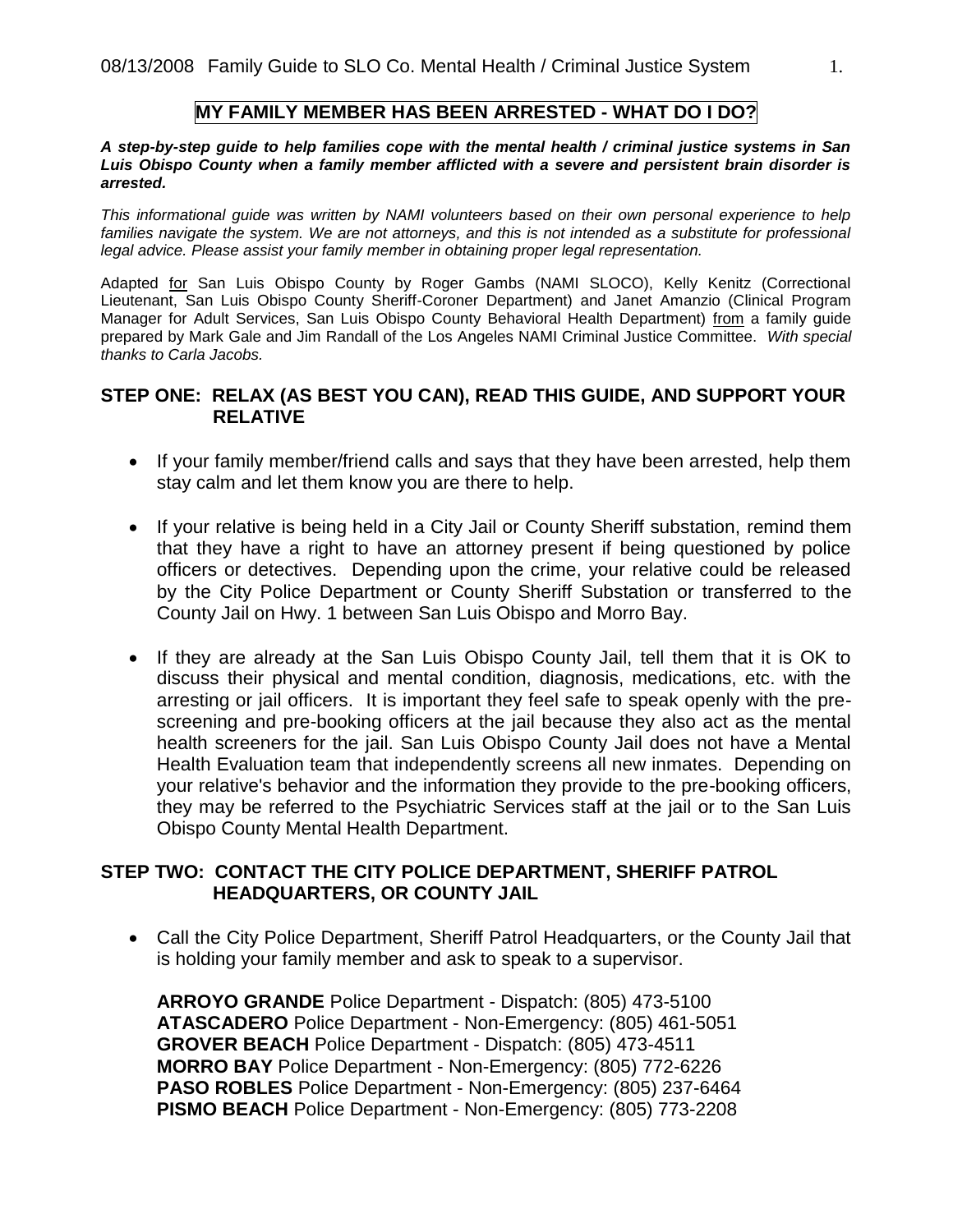**SAN LUIS OBISPO** Police Department - Non Emergency: (805) 781-7317

# **SAN LUIS OBISPO COUNTY SHERIFF'S DEPARTMENT SLO County Sheriff's Patrol Headquarters:** (805) 781-4550 **SLO County Jail automated system:** (805) 781-4600 and follow the prompts. **SLO County Jail, Psychiatric Services:** (805) 781-4614

- Notify the Police Department or County Sheriff / Jail staff that your family member suffers from a mental illness and describe the diagnosis and any other concerns you might have. Be sure to explain any recent suicide attempts or suicide ideations to the Jail staff. Inquire as to your relative's status and length of stay at the Police Department or Jail. Ask if he/she is expected to be released directly from the City Police Department or County Jail. If he/she is going to be released (this sometimes occurs for minor offenses), ask for the time and place so you can be there to pick them up. If your relative is severely ill, ask if the Police Officers or Sheriff's Deputies would take him/her to a psychiatric hospital facility for a "5150" involuntary, three-day hold for treatment and evaluation. If your relative is a SLO County Mental Health Department client, you should advise his/her case worker that your relative is incarcerated.
- If your relative is not going to be released by the City Police Department, ask that he/she be transferred as quickly as possible to the County Jail.
- Be sure to ask the Police Department or County Jail for the following information:
	- 1. Advise the Jail staff that you will pick up your relative if he/she is released and request the date and time your relative will be released.
	- 2. The expected court arraignment date and court address. The Jail provides this information to the inmate, but may not release it to you. You should be able to find the information by contacting SLO County Superior Court via the County web site. If your relative is released, he/she will be provided with paperwork indicating the date, time, and location he/she is to appear in court.
- Medication will probably not be accessible until your relative arrives at the County Jail, but you might inquire if the holding facility can be of assistance in this regard.

# **STEP THREE: COUNTY JAIL INFORMATION**

 After your relative arrives at the County Jail, call the **Jail at: 805-781-4600** and ask to speak with the Shift Commander. Give the Commander your relative's full name including any alias they might have used. The Jail has different units (West Dorms, West Housing, Main Jail, and Women's Jail); however this information is not released to the public and your relative's housing location may change frequently. You may want to ask for his/her identification or booking number.

IDENTIFICATION Number =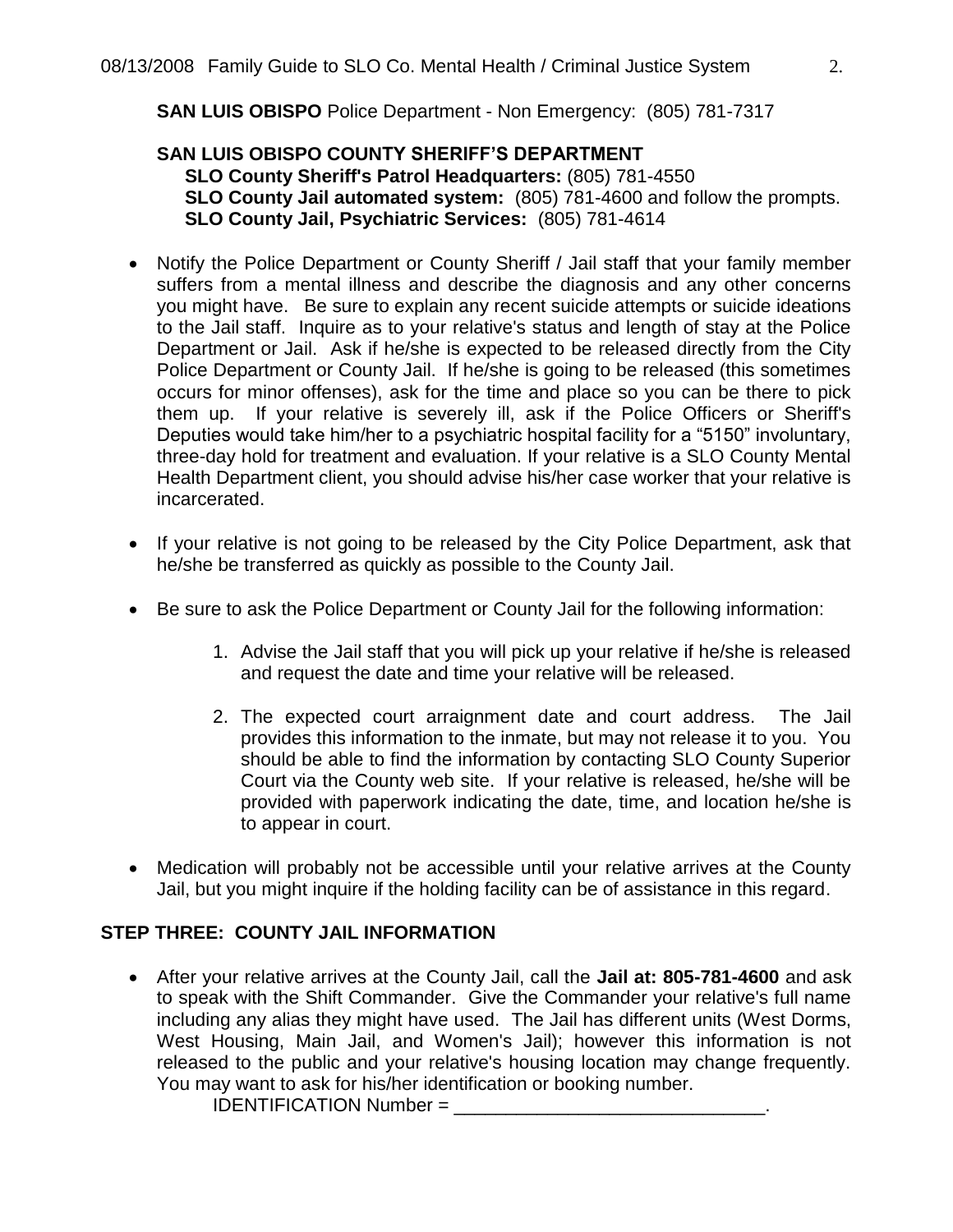- To find out information on visiting hours, mailing address, and receive answers to your questions, either go to the Jail or call: **Jail/Custody - Main Jail (Booking) - (805) 781-4600 (follow the phone prompts).**
- General information is also available at the San Luis Obispo County Sheriff's Department website (< **http://www.slosheriff.org/** >).
- **VISITING INFORMATION** If at all possible, visiting is strongly encouraged for inmates with mental illnesses. All visitors must provide the jail with one of the following picture ID's: (1) Valid Drivers License, (2) State Identification Card, or (3) other official Government Issued Identification with picture, physical description, and signature. All visitors must sign up 30 minutes prior to the hour they wish to visit. Failure to do so will cause unnecessary delays and you may be required to wait until the following hour to visit. All visiting starts on the hour. No reservations. Inmates may have one visit per day and are allowed two (2), 30-minute visits or one (1), one-hour visit per week (the week begins on Sunday). Only 1 adult at a time may enter the visiting room per inmate.

| <b>MEN - Visiting Times</b>                   |         |            |                     |                |
|-----------------------------------------------|---------|------------|---------------------|----------------|
| Sunday                                        | Tuesday | Wednesday  | Thursday            | Saturday       |
|                                               |         |            |                     | 8, 9, 10 AM    |
| 12, 1, 2, 3 PM $\mid$ 6, 7, 8 PM              |         | 1:30 PM    | 6, 7, 8 PM          | 12, 1, 2, 3 PM |
| <b>WOMEN - Visiting Times</b>                 |         |            |                     |                |
| 8, 9, 10 AM                                   | 1:30 PM | 6, 7 PM    | 1:30 PM             | 6 PM           |
| <b>COURT ORDERED DEPENDENT VISITING TIMES</b> |         |            |                     |                |
|                                               |         | 2:30, 4 PM | 2:30, 4 PM          |                |
| <b>HONOR FARM</b>                             |         |            |                     |                |
| <b>MEN'S BUILDING #1</b>                      |         | Saturday   | 12:00 PM to 3:00 PM |                |
| <b>MEN'S BUILDING #2</b>                      |         | Sunday     | 12:00 PM to 3:00 PM |                |
| <b>WOMEN'S BUNKS 1-12</b>                     |         | Saturday   | 12:00 PM to 3:00 PM |                |
| <b>WOMEN'S BUNKS 13-26</b>                    |         | Sunday     | 12:00 PM to 3:00 PM |                |

# **SLO COUNTY JAIL VISITING HOURS:**

- **MAIL -** Last, First, Middle names; Identification Number, if known; P. O. Box 15409; San Luis Obispo, CA 93406.
- **INMATE ACCOUNT (books)** You may add U.S. currency, U.S. Postal money orders, or Cashier's checks (no more than \$30 is recommended) to your relative's account. These funds may be used to buy commissary items, post bail, pay fines, or pay for certain medical services. General Medical and Mental Health service is provided in jail unless a medical emergency requires intensive care at a hospital or the inmate requests to go to his/her own physician.
- **MEDICATIONS** If you have access to your relative's medications and medical records, you may be able to take them to the jail so that they can be made available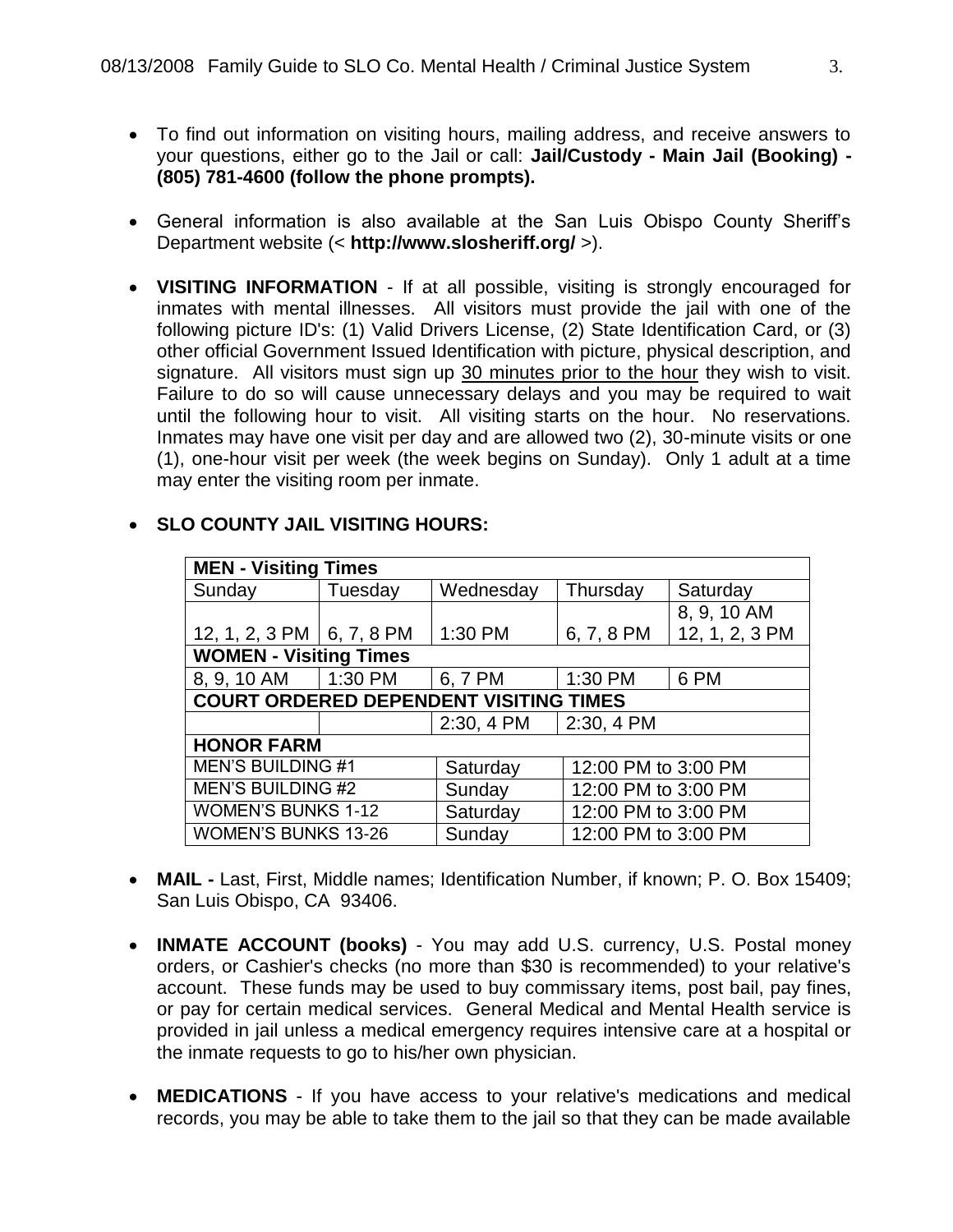to your relative without any significant therapeutic interruption. First, contact the **Nursing Supervisor - (805) 781-4613** or **Psychiatric Services - (805) 781-4614** or **Jail/Custody - Main Jail (Booking) - (805) 781-4600**) and explain what you wish to do.

# **STEP FOUR: SEND A FAX, CONTAINING MEDICAL INFORMATION ONLY**

- Immediately prepare a FAX ADDRESSED TO **(1.) JAIL PSYCHIATRIC SERVICES and (2.) JAIL SHIFT COMMANDER**, requesting that your relative be screened and considered for placement in an area specific to mental health needs or a psychiatric hospital facility. Head this FAX with:
	- Your relative's full legal name and date of birth;
	- Your relative's Identification number (if known, but not necessary)
- In the body of the FAX include:
	- His/her diagnosis and their psychiatrist's name, phone number, and address;
	- Indicate the medications that are prescribed for your family member by name, dosage, and time of day to be administered;
	- Note if a particular medication has proven to be ineffective, or has dangerous and/or uncomfortable side effects;
	- Note if a suicide attempt is a possibility or if there are any other serious psychiatric or other medical concerns;
	- Describe any other urgent medical conditions, apart from mental illness, that might require immediate attention such as diabetes, high blood pressure, seizures, heart problems, etc. and the necessary medications to be given. Include their medical doctor's name, address, and phone number for verification purposes.

# *IMPORTANT: Do NOT address any impending charges against your family member in this FAX. Medical information only!*

- Keep a copy of this FAX for future reference. If your family member is transferred to a different facility you will need to FAX this information again.
- On the cover page, indicate whether your relative has provided you with a written confidentiality waiver. If your relative has not previously done so, ask that he/she be asked to sign one while in jail.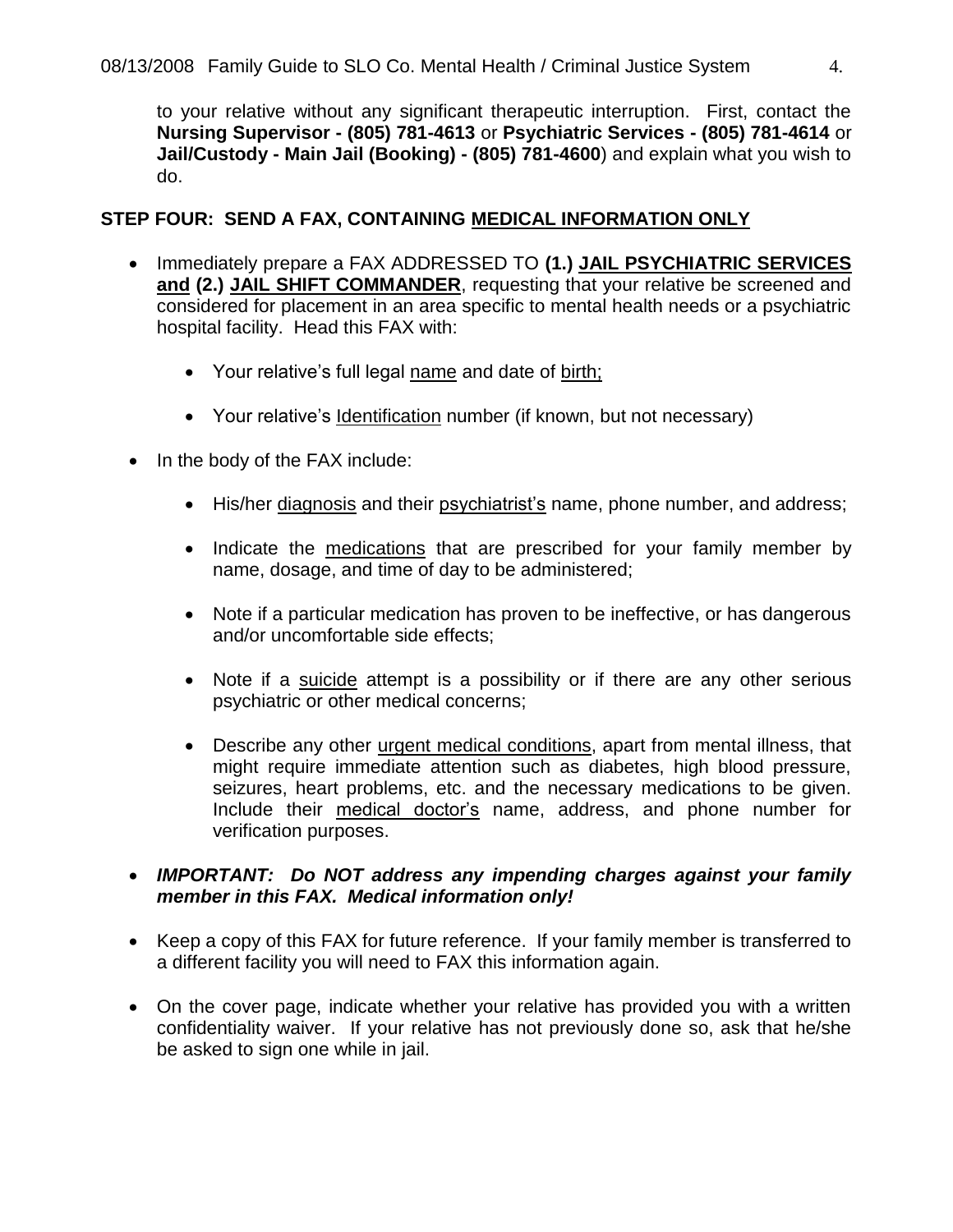- Once your relative has been booked, FAX the document described in Step Four to the appropriate number below. These numbers are for mental health information only. Faxes can be sent 24 hours a day, seven days a week.
	- **FAX NUMBER (Jail Psychiatric Services): (805) 781-4620. May not be reviewed until the following day or after the weekend.**
	- **FAX NUMBER (Jail Shift Commander): (805) 781-1005. On duty 24 hours a day, seven days a week.**
- **FOR EMERGENCIES (for example, attempted suicide, suicide ideation, physical attack or threatened attack on another person just prior to arrest)** you may contact the **Jail/Custody - Main Jail (Booking) - (805) 781-4600, press "0" to speak to a real person and then ask to speak to the Shift Commander.**
- To reach the **Jail Psychiatric Services** Office call **(805) 781-4614**. Your relative can request Psychiatric Attention and/or Medical Attention by filling out the appropriate forms in the jail.

# **STEP FIVE: SUPERIOR COURT, FORMAL PROBATION, MIPS, AND JUDICIAL SUPERVISION (Mental Health Court)**

- If your relative has a private attorney, notify the attorney that your relative has been arrested and provide the attorney with your written observations and requests.
- If your relative does not have an attorney, a Public Defender will be assigned at the arraignment and you can provide the Public Defender with your written observations and requests at that time.
- Family members can provide brief written or oral statements to the defense attorney, prosecutor, and judge about their mentally ill relative. The more concise the statement the better. The statements could include personal observations of their relative's behavior, the nature of the circumstances surrounding the arrest, their relative's diagnosis and current treatment plan, and relevant past history of your relative. Family members might request an alternative sentence to a mental health treatment facility or the MIPS program rather than jail or prison.
- If your relative has been arraigned and charged with crimes that would involve placing him/her on formal probation, it is possible that he/she might be eligible for release under the MIPS (Mentally Ill Probationary Services) program. The MIPS program is a voluntary treatment program whereby a mentally ill offender is presented with a contract containing conditions under which he/she would be released on formal probation. The MIPS program is not covered by private insurance. If the mentally ill person fails to comply with the contract, probation can be revoked and the person sent back to jail. Whether or not your relative would be eligible for the MIPS program depends upon the current charges, previous criminal record, diagnosis, willingness of the person to participate, and is determined by the court. In addition to close probationary supervision, people released under the MIPS program receive regular judicial supervision in Superior Court. The regular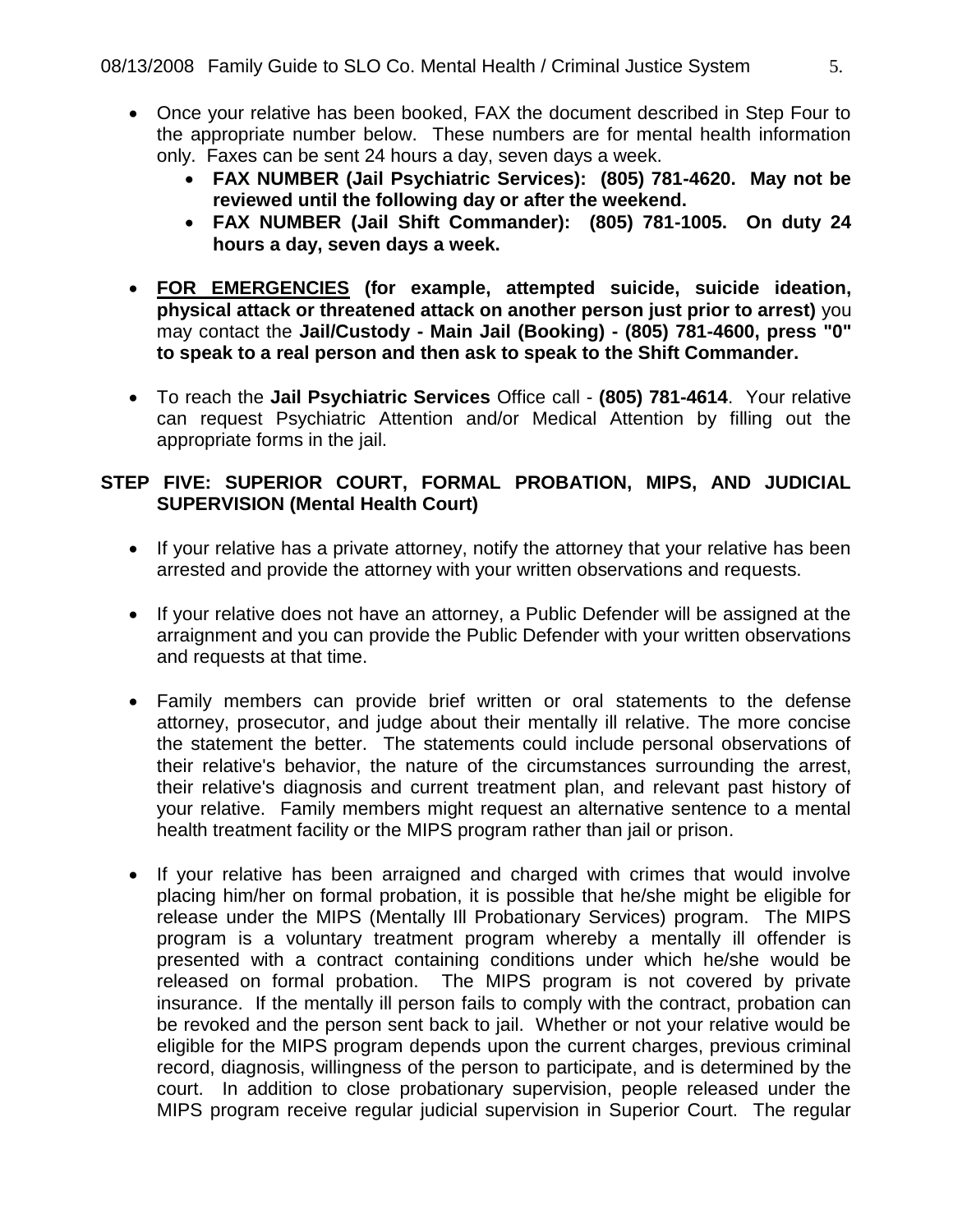judicial supervision follow up of people on the MIPS program (Mental Health Court) is currently being done by one Superior Court Judge on his own time.

# **STEP SIX: FAMILY ADVOCATE**

- If you have any difficulty with these processes or require other Mental Health Service information, call the Department of Mental Health **Family Advocate** (via Transitions-Mental Health Association) at **805- 541-5144 ext. 171** and ask for Janice Holmes or her alternate.
- Don't forget to provide your family member's full name, location, and booking number if available.

# **STEP SEVEN: DECIDING ON LEGAL REPRESENTATION**

- Your family member may want to retain a private attorney or use the Public Defenders Office. A Public Defender will be assigned at arraignment if your relative does not have or cannot afford a private attorney. Do not be afraid to use the Public Defender. Public Defenders often have extensive knowledge of the "system" as it pertains to those who need mental health services.
- If your family member decides to retain a private attorney, be sure to find one that is well versed in helping people with mental illness. The attorney should understand not only the law, but also how to access the treatment facilities and mental health services that are available.

### **IMPORTANT CONSIDERATIONS**

- Bail: Think carefully about posting bail for your family member. No one wants a loved one to remain incarcerated for any length of time. It is an unpleasant experience for them as well as the family. However, you must ask yourself the following question. Will your family member be able to comply with the terms of the bail and appear in court when required? Also, as hard as it may seem, jail may be a safer place for a person with severe mental illness who is in crisis rather than wandering the streets with no help at all. At least in jail they will be fed, will have shelter, and be given access to medication treatments.
- Working with an attorney: Public Defenders are extremely busy and do not have much time for phone calls. They will appreciate written or faxed correspondence. Remember, it is the inmate, not you, who is his client. A private attorney will grant you more time, but remember you are paying for that access. Provide the attorney and judge with an extensive medical/psychiatric/ social/educational history of your family member. This written information will be very useful in pursuing the best outcome for your loved one.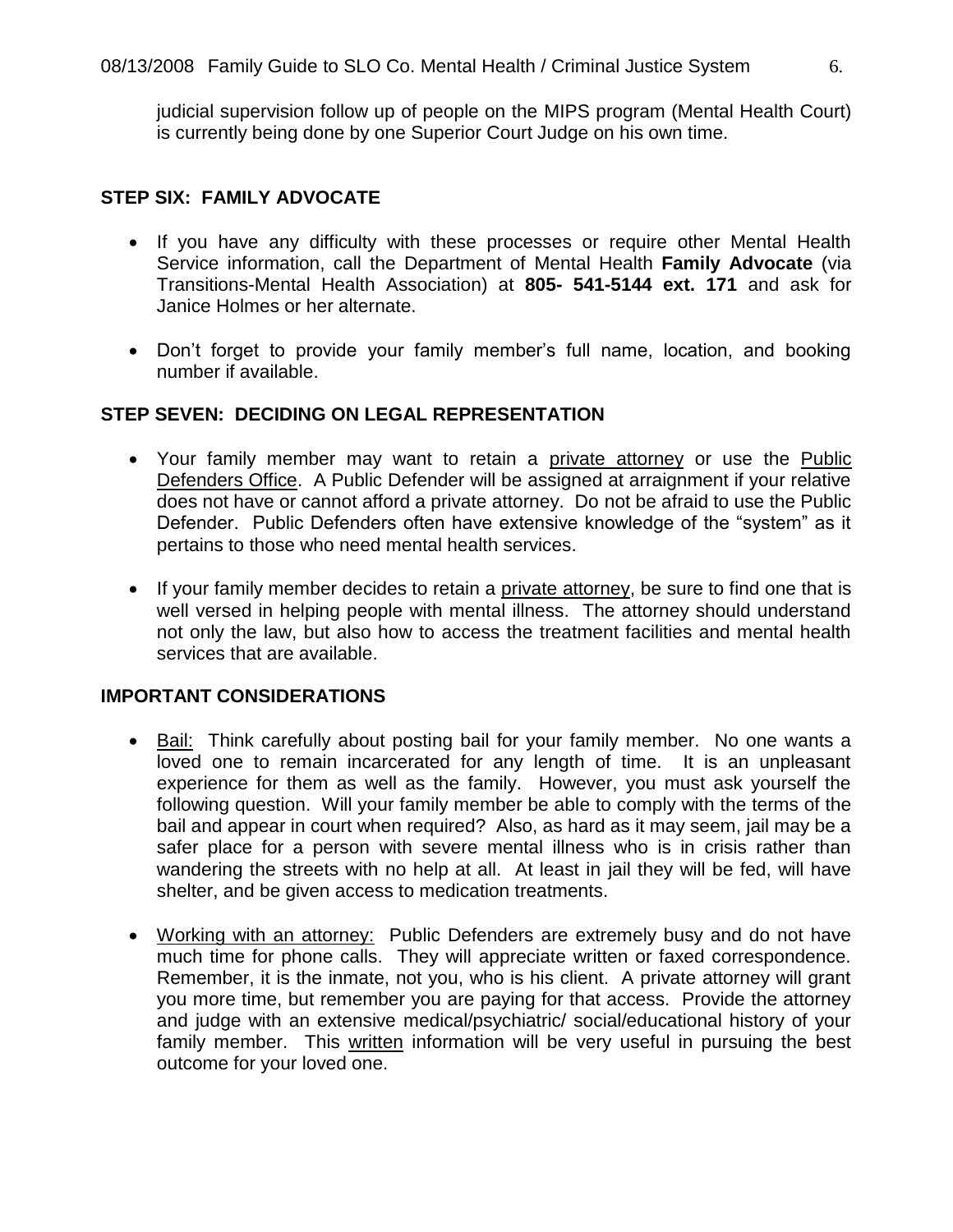- Consider hiring an attorney to represent YOU and to act as a mediator between the Public Defender, District Attorney, and Judge: If the charges against your relative are serious enough to warrant a prison sentence and your relative has never had a comprehensive psychiatric evaluation or a medical treatment plan, you may want to hire a Criminal Defense attorney to represent YOU. Based upon your written description of your relative's medical/psychiatric/ social/educational history, your attorney could ask for an extension of the case to allow for 2 or more independent psychiatric evaluations to be conducted on your relative. The results of these evaluations could weigh heavily on your relative's plea as well as his/her sentencing by the court. This step is particularly important if you have or have been advised to file criminal charges against your relative.
- Patients' Rights When Admitted to Various Mental Health Facilities under the LPS Act: If your relative has been transferred from Jail to a Psychiatric or Mental Health treatment, rehabilitation, or residential facility and admitted voluntarily or involuntarily under Welfare and Institutions Codes 5150, 5250, 5260, 5270.1, 5300 et. al. or 5352.1, your relative has a legal right to: humane care, be free from abuse or neglect, social activities and recreation, education, religious freedom and practice, and be free from discrimination. Depending upon the circumstances, your relative also may have a legal right to his/her own: clothing, money, visitors, storage space, personal possessions, telephone, mail, and writing materials. The San Luis Obispo County Patients' Rights Advocate is: Carolyn Shively or Alternate; 2178 Johnson Ave.; San Luis Obispo, CA 93401; Phone (805) 781-4700. Contact information for the state Patient's Rights Advocate is: California Office of Patient's Rights; 100 Howe Avenue, Suite 210N; Sacramento, CA 95825; Phone (916) 575- 1610.

Supporting and coping with a loved one who suffers from a brain disorder can be extremely challenging and stressful. Knowledge, as well as your love and fortitude, will be key in helping you to become a strong and effective support system for your family member. For information about support groups and educational programs provided free of charge in California contact NAMI - the Nation's Voice on Mental Illness at (916) 567-0163 or on the internet at [www.namicalifornia.org.](http://www.namicalifornia.org/)

Contact information for the **San Luis Obispo County affiliate of NAMI is: NAMI SLOCO**, P. O. Box 3158; San Luis Obispo, CA 93403; Voice Mail - (805) 546-4040; Email and Web - http://www.namislo.org.

**GLOSSARY OF TERMS** (adapted from - "How To Help When A Person With Mental Illness is Arrested"; by NAMI New York State and the Urban Justice Mental Health Project)

**Adjournment** – A postponement in a criminal case. The time between court dates. **Adjournment in Contemplation of Dismissal (ACD)** – A disposition where the charges will be dismissed if the defendant is not rearrested in the next six months.

**Allocution** – Answering questions and admitting to a crime in order to plead guilty as part of a plea bargain.

**Alternative to Incarceration (ATI)** – A program that a defendant is ordered to attend rather than being sentenced to jail or prison.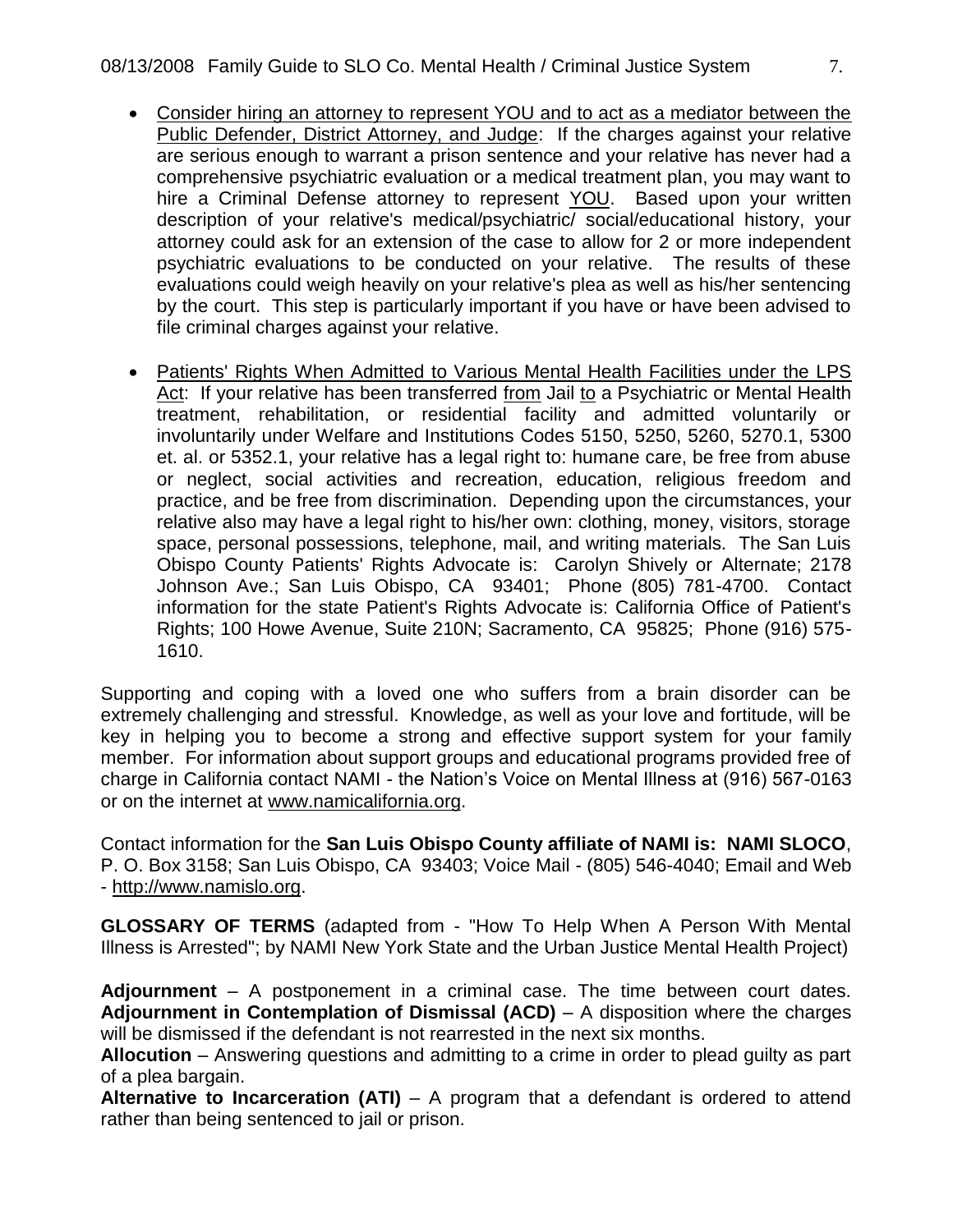**Appearance Ticket** – A ticket ordering you to appear in court on a specific day to answer charges against you.

**Arraignment** – The first appearance before a judge after a person is arrested. Should be held within 48 hours of arrest. The purpose is to inform the defendant of the charges against him and decide whether to release the person or set bail.

**Arrestee** - A person in police custody following arrest.

**Assistant District Attorney (ADA)** – Prosecutor working for the District Attorney.

**Bail** – An amount of money a defendant must pay in order to be released from jail while a criminal case is pending. Designed to ensure the defendant appears in court.

**Bail Bondsman** – A person who makes a living by helping defendants pay their bail and taking a fee for doing so.

**Bench Warrant** — A warrant issued by a judge, usually because an individual did not return to court when they were supposed to.

**Charge** – Accusation regarding the specific law a defendant is said to have violated.

**Conviction** – Having been found guilty of an offense.

**Co-occurring Disorders (formerly called MIDA = Mentally Ill Drug Addicted)** – Someone who is dually-diagnosed with mental illness and substance abuse.

**Criminal Court** – The court where every criminal case starts, regardless of whether it is a felony or a misdemeanor.

**Criminal Procedure Law** – Set of laws governing the procedures in criminal cases.

**Defendant** – Person charged with a crime.

**Department of Corrections / Prisons** – The California State agency that operates all of California's prisons.

**Detention** – Being held in jail awaiting trial (usually because you can't afford bail).

**Disciplinary Isolation** – A cell where inmates being punished for violating jail rules are housed separate from regular jail inmates.

**Disposition** – The conclusion of a criminal case.

**District Attorney** – The person who prosecutes people charged with crimes. There is one District Attorney in each county. S/he is elected and has "Assistant District Attorneys" working for him/her.

**EDCF** – "Emotionally Disturbed Children and their Families." This is a term used by some of the State Offices of Mental Health. Whether an individual is "EDCF" or not depends on how much mental illness impairs his/her functioning. This term is important because many programs determine eligibility based on whether or not the person is "EDCF."

**Felony** – Crime punishable by more than a year of incarceration.

**Forensic** – Relating to the law or legal proceedings.

**Full Order of Protection** – A court order that a defendant may not have any contact, in person, by phone, or mail, with a specific person.

**General Population** – Regular (non-segregated) section of a jail or prison.

**Indigent** – Poor.

**Inmate** – Person in jail or prison.

**Jail** – Local detention facility used for the detention of persons awaiting arraignment, during their trial, and upon a sentence of commitment.

**Limited Order of Protection** – A court order that a defendant, although permitted to have contact, may not behave in an aggressive, abusive, or harassing manner toward a specific person.

**MIDA = Mentally Ill Drug Addicted (now called Co-occurring Disorders)** – Someone who is dually-diagnosed with mental illness and substance abuse.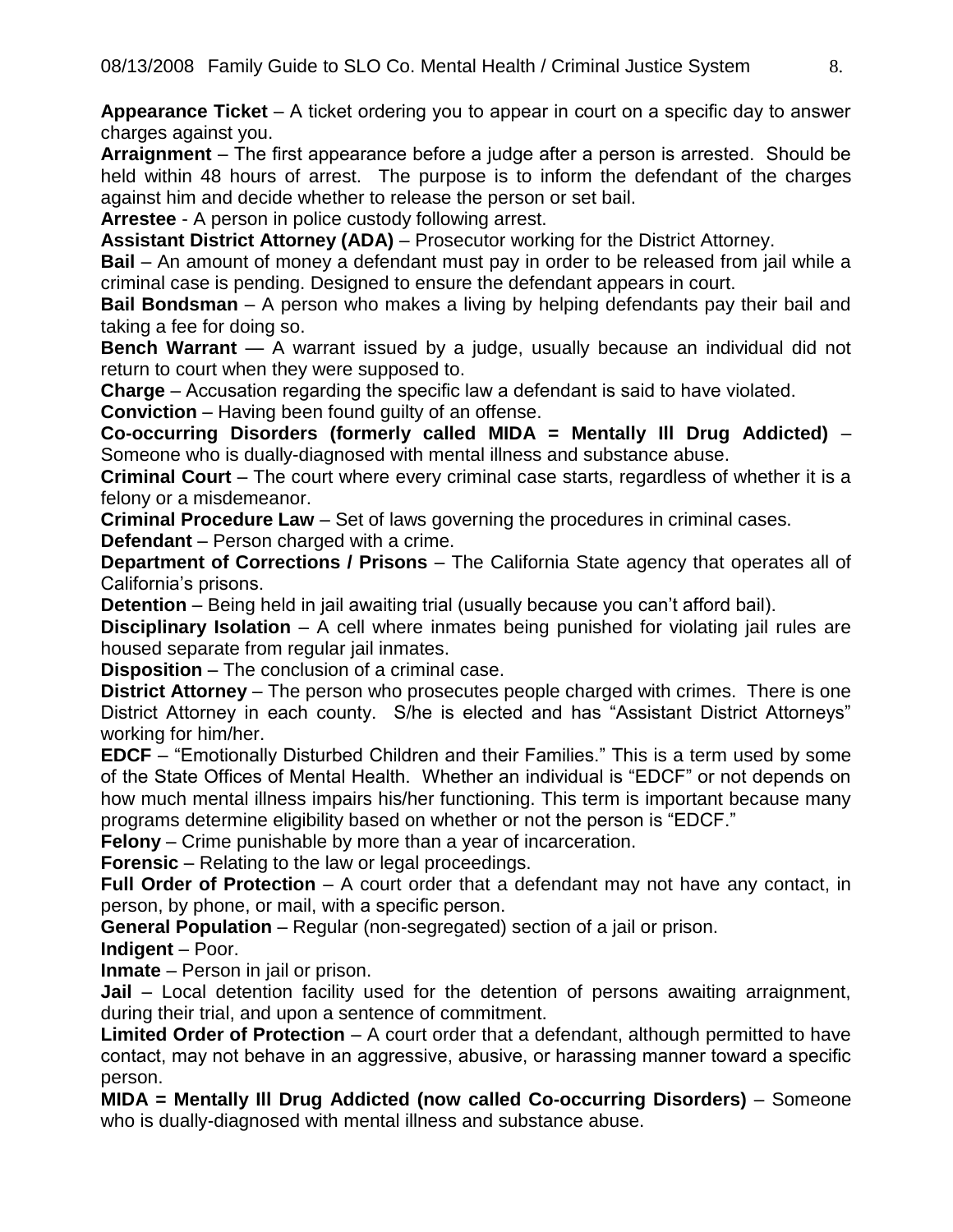**MIPS (=Mentally Ill Probation Services)** - a voluntary treatment program whereby a mentally ill offender is presented with a contract containing conditions under which he/she would be released on formal probation. If the mentally ill person fails to comply with the contract, probation can be revoked and the person sent back to jail. In addition to close probationary supervision, people released under the MIPS program receive regular judicial supervision in Superior Court. The regular judicial supervision follow up of people on the MIPS program (Mental Health Court) is currently being done by one Superior Court Judge on his own time

**Misdemeanor** – An offense punishable by a year or less of incarceration. There are two kinds of misdemeanor; an A misdemeanor is punishable by up to a year in jail, while a B misdemeanor is punishable by no more than three months in jail.

**NGI** - Not Guilty by reason of Insanity. Insanity is a legal term for any severe mental disease or disorder that makes a person not responsible for his or her actions. Under most systems of criminal law, an insane person cannot be guilty of a crime.

**Parole** – Supervision in the community of someone who has been released from prison.

**Penal Code** – Set of California laws listing what actions are criminal in California and what the sentences are for each offense.

**Plea Bargain** – An agreement where a defendant pleads guilty to an offense in return for a specific sentence (usually a better sentence than s/he would have received after losing a trial).

**Prison** – A state correctional facility where people convicted of felonies and sentenced to more than one year of incarceration are confined.

**Probation** – A sentence of 1, 3, or 5 years of supervision in the community.

**Prosecutor** – A lawyer representing "The People of the State of California" whose job is to prosecute people accused of crimes and defend the interest of the community in public safety and quality of life. The prosecutor does not represent crime victims.

**Public Defender** – A defense attorney who is paid by the government to represent criminal defendants who cannot afford to hire a lawyer. A public defender usually works full-time for a not-for-profit organization funded by the government.

**RAP SHEET** – A criminal history of every time an individual has been arrested, and what happened in each case.

**Released on Own Recognizance** – Released from custody without being required to pay bail, but required to return to court on a specific date.

**Sentence** – The punishment imposed at the conclusion of a criminal case.

**SPMI** – "Seriously and Persistently Mentally III." This is a term used by some state Offices of Mental Health. Whether an individual is "SPMI" or not depends on how much mental illness impairs his/her functioning. This term is important because many programs determine eligibility based on whether or not the person is "SPMI."

**Suicide Watch** – When a jail inmate is potentially suicidal they are checked on regularly as a preventative measure.

**Supreme Court** – The court felony cases are transferred to from Criminal Court after the defendant is indicted by a grand jury.

**Warrant** – A notice to the police that a person is wanted and should be sought out and arrested.